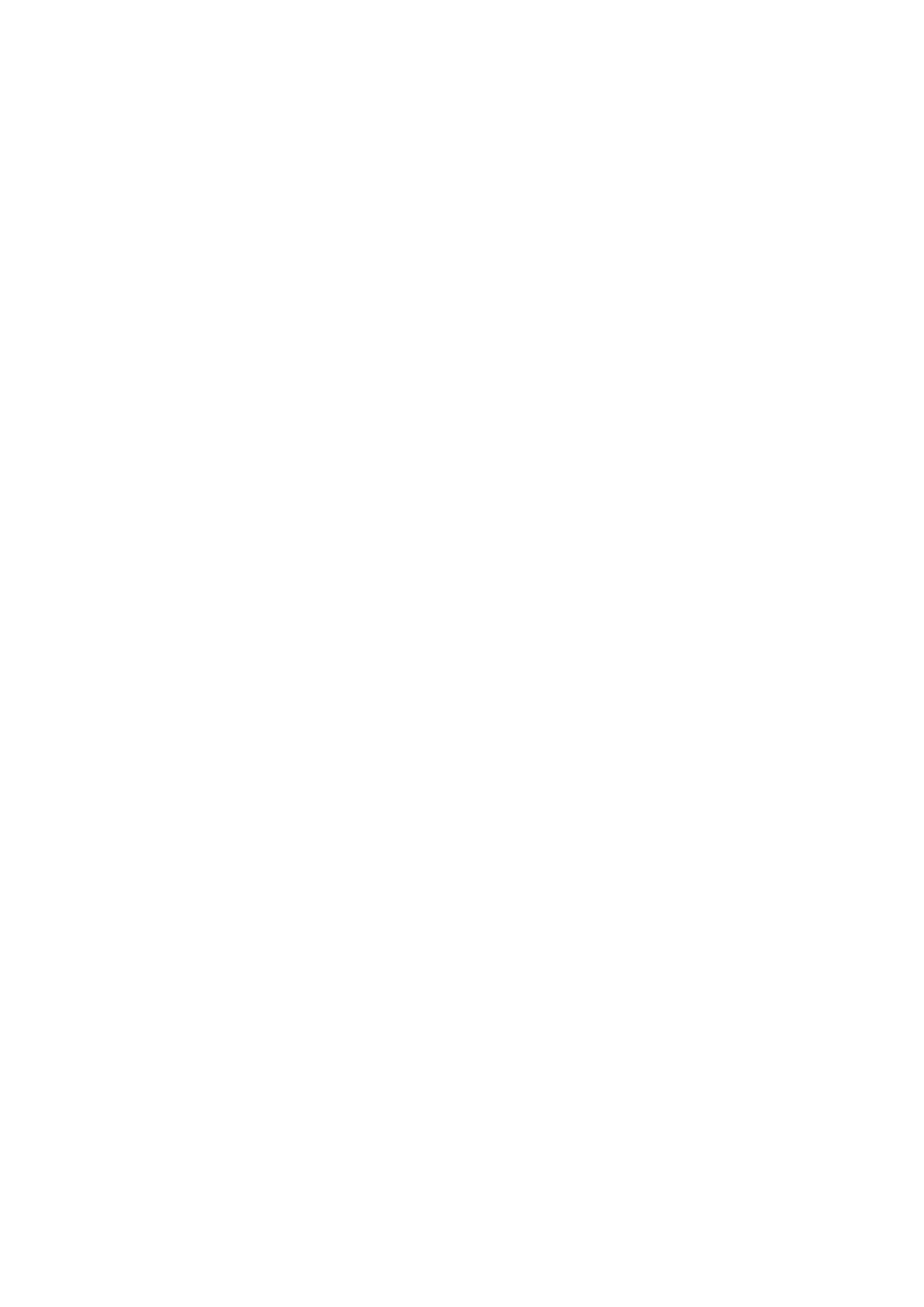*I certify that this public bill, which originated in the Legislative Assembly, has finally passed the Legislative Council and the Legislative Assembly of New South Wales.*

> *Clerk of the Legislative Assembly. Legislative Assembly, Sydney, , 2010*



New South Wales

## **Workers' Compensation (Dust Diseases) Amendment Bill 2010**

Act No , 2010

An Act to amend the *Workers' Compensation (Dust Diseases) Act 1942* and the *Workers Compensation Act 1987* to make further provision with respect to rates of compensation payable to dependents of deceased workers.

*I have examined this bill and find it to correspond in all respects with the bill as finally passed by both Houses.*

*Assistant Speaker of the Legislative Assembly.*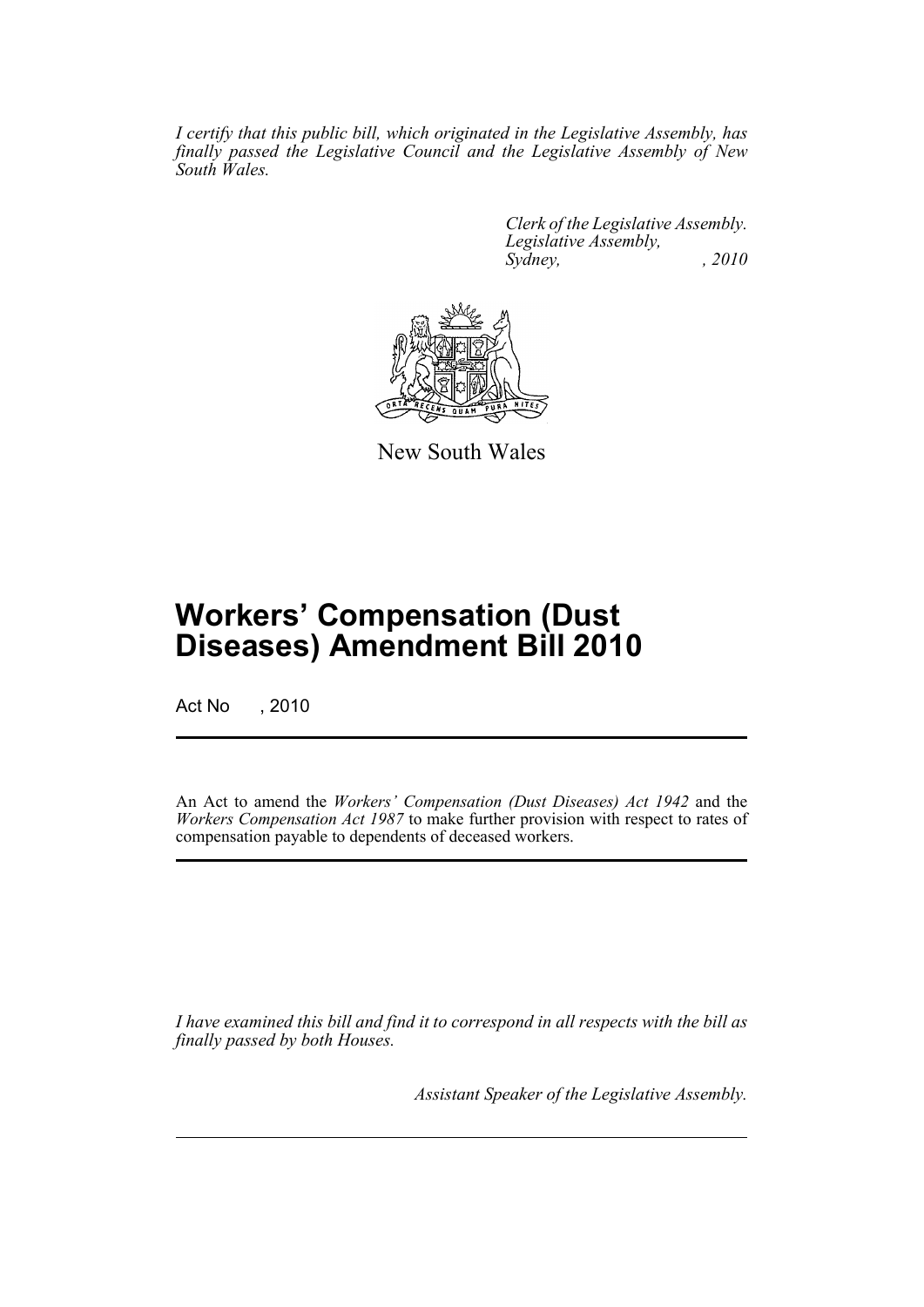### <span id="page-3-0"></span>**The Legislature of New South Wales enacts:**

#### **1 Name of Act**

This Act is the *Workers' Compensation (Dust Diseases) Amendment Act 2010*.

#### <span id="page-3-1"></span>**2 Commencement**

This Act commences on the date of assent to this Act.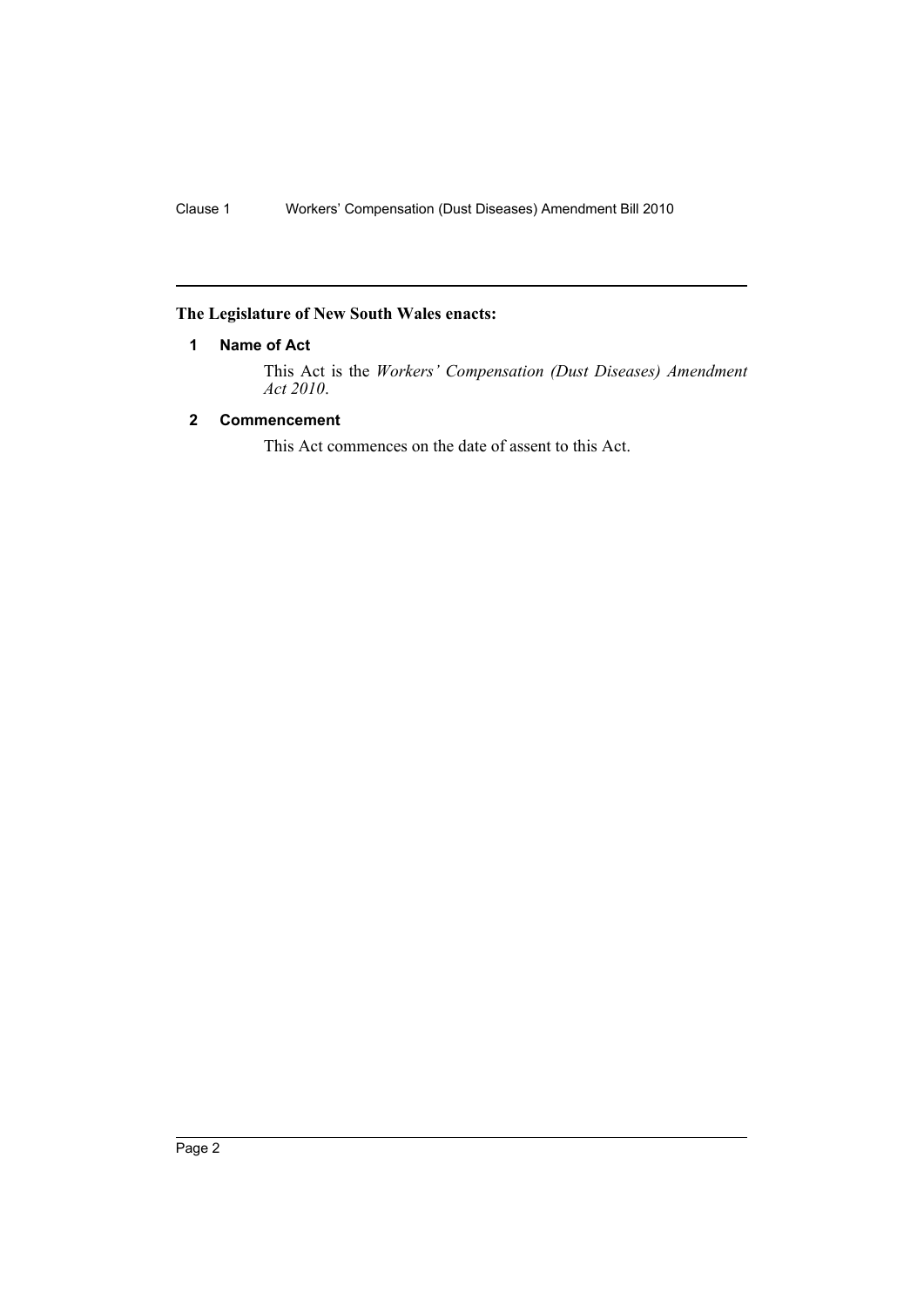Workers' Compensation (Dust Diseases) Amendment Bill 2010

Amendment of Workers' Compensation (Dust Diseases) Act 1942 No 14 Schedule 1

## <span id="page-4-0"></span>**Schedule 1 Amendment of Workers' Compensation (Dust Diseases) Act 1942 No 14**

#### **[1] Section 8 (2B) (b) (i)**

Omit the subparagraph. Insert instead:

- (i) one of the following amounts:
	- (A) during the period of 12 months starting on the commencement of the *Workers'* commencement of the *Compensation (Dust Diseases) Amendment Act 2010* (the *first 12 months*)—the amount of \$268,375, or
	- (B) during the period of 12 months (the *second 12 months*) that starts at the end of the first 12 months—the amount of \$291,040, or
	- (C) after the end of the second 12 months—the amount of \$311,050, and

#### **[2] Section 8 (2B) (d1)**

Insert after section 8 (2B) (d):

(d1) The prescribed rate of compensation payable to a dependent person under paragraph (b) (i) is to be calculated by reference to the prescribed rate in force at the time of the worker's death.

#### **[3] Section 8 (3) (d)**

Omit "the amount of \$141,250".

Insert instead "the amount specified in subsection (2B) (b) (i)".

#### **[4] Schedule 2 Savings, transitional and other provisions**

Insert at the end of clause 1 (1):

*Workers' Compensation (Dust Diseases) Amendment Act 2010*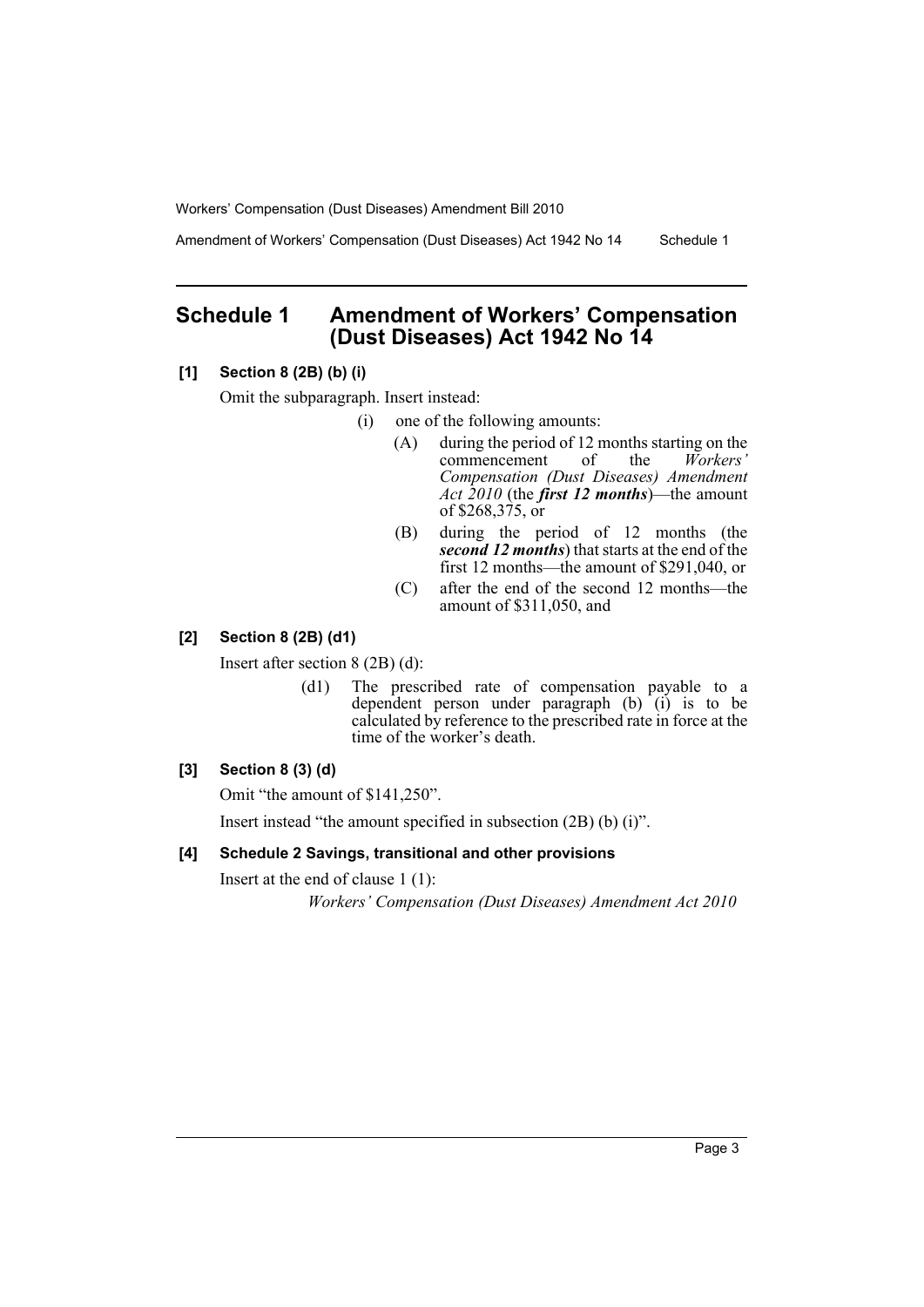Workers' Compensation (Dust Diseases) Amendment Bill 2010

Schedule 1 Amendment of Workers' Compensation (Dust Diseases) Act 1942 No 14

#### **[5] Schedule 2, Part 6**

Insert after Part 5:

### **Part 6 Provisions consequent on enactment of Workers' Compensation (Dust Diseases) Amendment Act 2010**

#### **13 Application of amendments**

- (1) The amendments made to this Act by the *Workers' Compensation (Dust Diseases) Amendment Act 2010* extend to the death of a person occurring on or after the date that the Bill for that Act was first introduced into Parliament (the *date of introduction*) but before the date of assent to that Act (the *date of assent*).
- (2) For the purposes of the operation of section 8 (2B) (b) (i) in relation to the death of a person occurring on or after the date of introduction but before the date of assent, the death is deemed to have occurred on the date of assent.

#### **14 lndexation of amounts of benefits**

Section 8 (3) (d) does not apply to the amount specified in section  $8(2B)(b)(i)$  during the period commencing on the date of assent to the *Workers' Compensation (Dust Diseases) Amendment Act 2010* and ending on 31 March 2013.

**Note.** Accordingly, during that period, the amount specified in section 8 (2B) (b) (i) will not be adjusted in accordance with Division 6 of Part 3 of the *Workers Compensation Act 1987*. The next adjustment under that Division will occur on 1 April 2013.